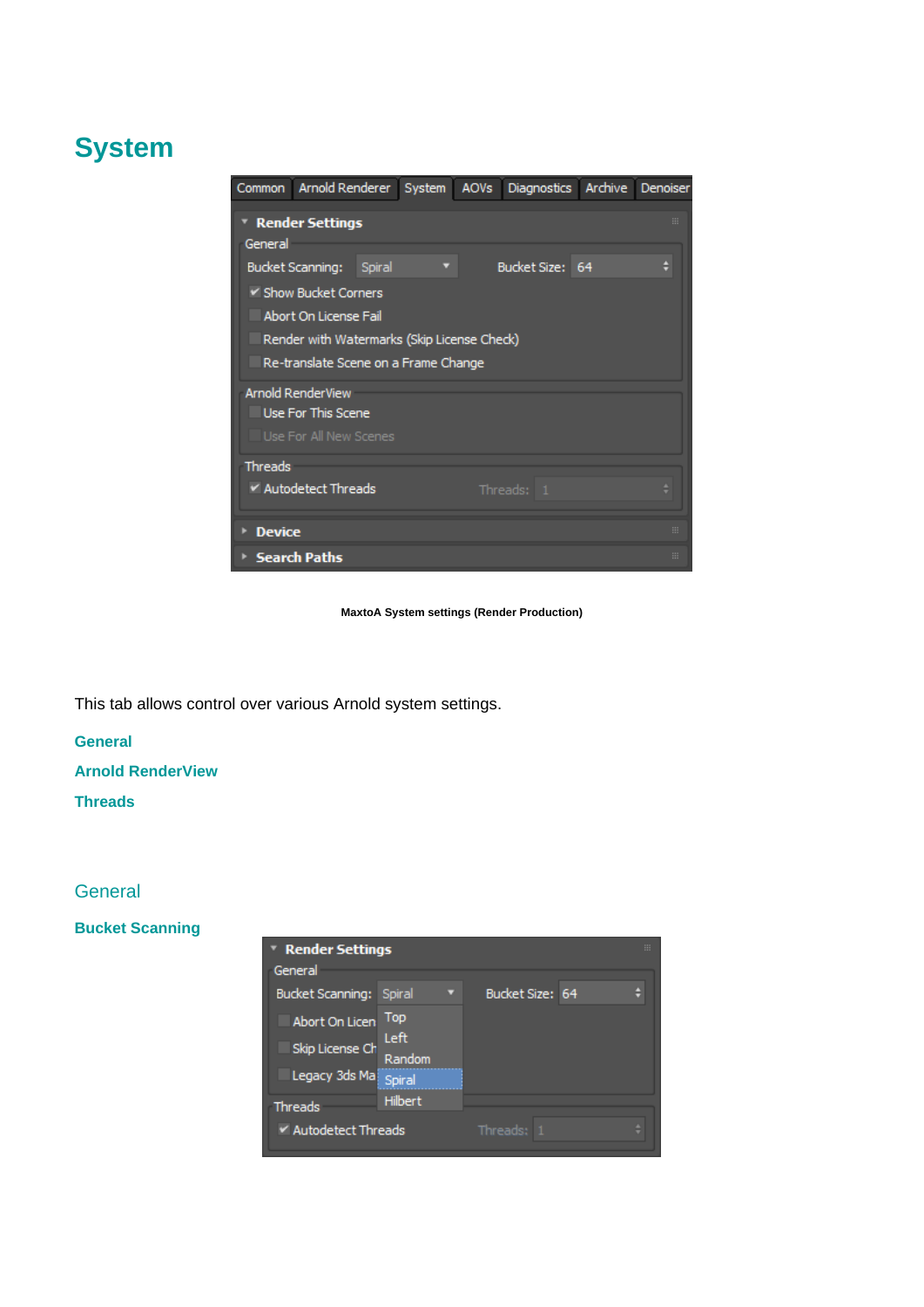Specifies the spatial order in which the image buckets (i.e. threads) will be processed. By default, buckets start in the center of the image and proceed outwards in a spiral pattern.



### **Bucket Size**

The size of the image buckets. The default size is 64x64 pixels, which is a good compromise; bigger buckets use more memory, while smaller buckets may perform redundant computations and filtering and thus render slower but give initial faster feedback.

### <span id="page-1-0"></span>**[Show Bucket Corners](#page-1-0)**

Enables/disables bucket corners. The default is "on" for production and "off" for ActiveShade.

#### **Abort on Error**

Rendering will abort as soon as an error is detected. This is the recommended setting. In general, you should not ignore important error messages, or you'll risk crashes, rendering artifacts, and undefined behavior.

#### **Abort On License Fail**

If set, rendering will stop if the license is not detected when the render begins.

#### **Render with Watermarks (Skip License Check)**

Switch this on to avoid taking an Arnold license from the license server. This will always render your image with a watermark.

## **Re-translate Scene on a Frame Change**

If enabled, the scene is re-translated from scratch on a frame change, when rendering a sequence. By default, from frame to frame, MAXtoA re-translates only the elements that changed, but there could be cases where these elements are not detected correctly. This new option simply re-exports all to Arnold, of course at the cost of the full scene translation time.